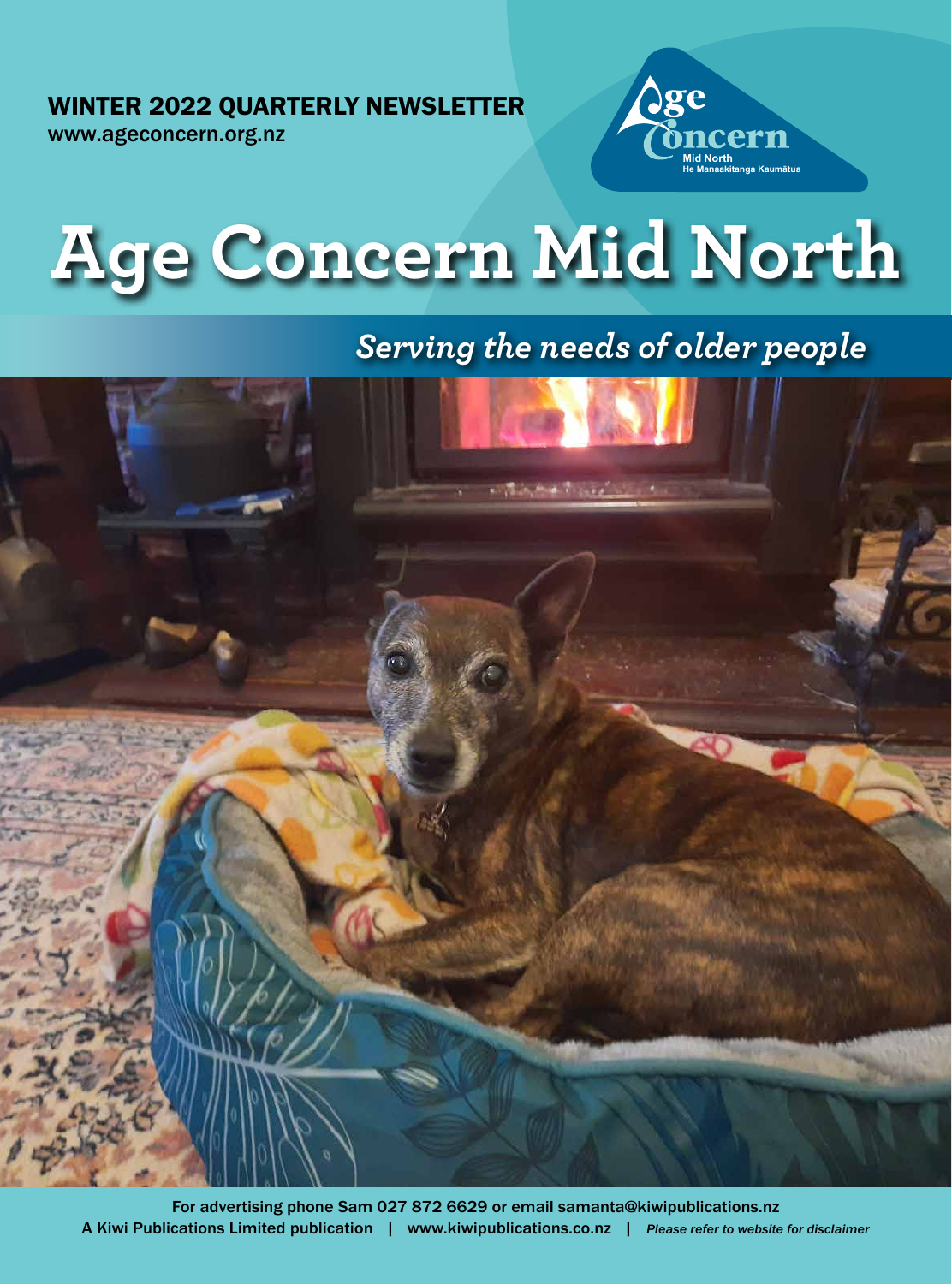### Contact Information

Phone: (09) 407 4474 Fax: (09) 407 4458 Email: info@acmn.org.nz Address: Kingston House, 123 Hone Heke Road, Kerikeri 0230 Postal Address: PO Box 214, Kerikeri 0245

#### OFFICE HOURS

9.00am - 1.00pm Monday to Friday

### Do you have time for others?

Regular visits can make a real difference to an older person's health and happiness, and our volunteers tell us that they really enjoy and benefit from, their role. If you would like to spend time with and older person, we want to hear from you.

### Would you like more company?

If you are feeling lonely, or would like more social contact, its important to do something about it. Our Accredited Visiting Service is a befriending service that provides regular visits to older people in the community. Our visitors are volunteers who would like to spend time with an older person each week to enjoy a conversation and shared interests.





Ph: 09 407 7099 93 Kerikeri Rd, Kerikeri (above Pagani) info@lawnorth.co.nz

*For more information about this service contact (09)4074474*



*The views expressed in this newsletter are not necessarily those of Age Concern Mid North. The inclusion or exclusion of any product does not mean that the publisher or Age Concern advocates or rejects its use.*

## From the President

## From the Managers Desk

Juen Duxfield

# PLEASE SUPPORT OUR ADVERTISERS

Many thanks

Our advertisers support enables the continuation of our newsletter. Please support them where you can and let them know where you found them.

**LAWYERS: Dennis McBrearty, Simon Dominick, Richard Ayton, Graham Day, Laurel Simm and Frances Shaw**

### ESTATES • WILLS • TRUSTS RETIREMENT LAW BUYING/SELLING PROPERTY

Age Concern Mid North held our first Meet and Greet for the year on Friday 28th April 2022 at 10 am at Kingston House. It was lovely to have so many members attend this meeting. Our speaker was Diana Burgess a Kerikeri Naturopath who was so interesting that the meeting continued on an extra half hour. Diana also takes the NIA Class (Non Impact Aerobics) which is very popular with our members and is subsidised by us.

I would like to thank Shirley Rawiri a Board member for working voluntarily in our office as well as taking an Exercise Class in Kaikohe. Jean Johnston a new member on our Board who has also been an AVS visitor for Age Concern Mid North for many years has also been helping Juen and is now going to be working in the office as well as take Exercise Classes. A big thank you to these lovely ladies.

Juen and I participated in Age Concern New Zealand's Annual General Meeting on Wednesday the 6th April 2022 via Zoom in Age Concern Mid North's office. This was a very successful and interesting meeting where all the Age Concerns' throughout New Zealand participated.

A regular monthly meeting with all the Age Concern Managers from throughout New Zealand is also held via Zoom in which Juen also participates. I would especially like to thank Juen for all her hard work for Age Concern Mid North and I would like it noted that she has worked many unpaid hours during these trying times.

Age Concern New Zealand Board recently welcomed our new Chief Executive, Karen Billings-Jensen to this role and she began on Thursday 10th March 2022. Karen is an influential leader and has extensive experience in the not-for-profit, voluntary and social services sector says Wayne Bradshaw, ACNZ National

President.

I have recently had an email from my bank with the headline: "Don't let fraudsters steal your hard earned money with the advice below".

1. Keep your banking details safe. Banks will never ask for your password, PINS, security codes over the phone or email or request access to your computer or phone. Keep them secret. Don't give them to anyone, even if they say they are from the bank or police.

2. Make your password a phrase: If you find it hard to remember longer passwords try using sentences or phrases (like the lyrics to your favourite song). A string of four or more words is easy to remember and just as strong as a 10 character password that uses a mix of numbers letters and symbols.

Reminder: Please check your receipts. I recently bought several of the same product and I have once again been charged for one more than I actually

bought.

Please take care when going out as the Omicron Covid variant is still with us.

Kind Regards  $\partial$ an Flowers

Welcome to our winter edition. We hope that you are looking forward to being able to socialise.

We have many activities and events going on through our Health Promotion program. Fortunately we partner with fantastic facilitators' who make it possible for us to offer sustainable weekly strength and balance classes in Kerikeri and Kaikohe. The Young at Heart class in Kerikeri have participants that have been coming to sessions since July 2017 and is on a Thursday at 11am to 12pm. The Seat to Heal class is on every Thursday and is very popular from 10am to 10.30am. The strength and balance class in Kerikeri is facilitated by Jean Johnston, Kerikeri is on a Tuesday (except for the 4th Tuesday of the month and then it is on a Wednesday) at 11am to 12pm and in Kaikohe on a Thursday at the senior citizens hall with Shirley Rawiri.

We are right back into Digital Learning for seniors, the sessions are by appointment and are two hours on a Friday 10am to 12pm, these sessions will be facilitated by Annamay until the end of June.

Our meet and greet last Friday of the month will continue to have speakers of interest and of course the great morning tea.

You will find a subscription form enclosed with this newsletter, our subs are due in July for the year 2022- 2023. You can pay by internet banking or by eftpos and of course cash.

The office hours are from 9am – 1pm, you will find Shirley in on Monday, Juen in on Tuesday, Wednesday and Thursday, Jean and Annamay in on Wednesday and Friday. We look forward to welcoming you.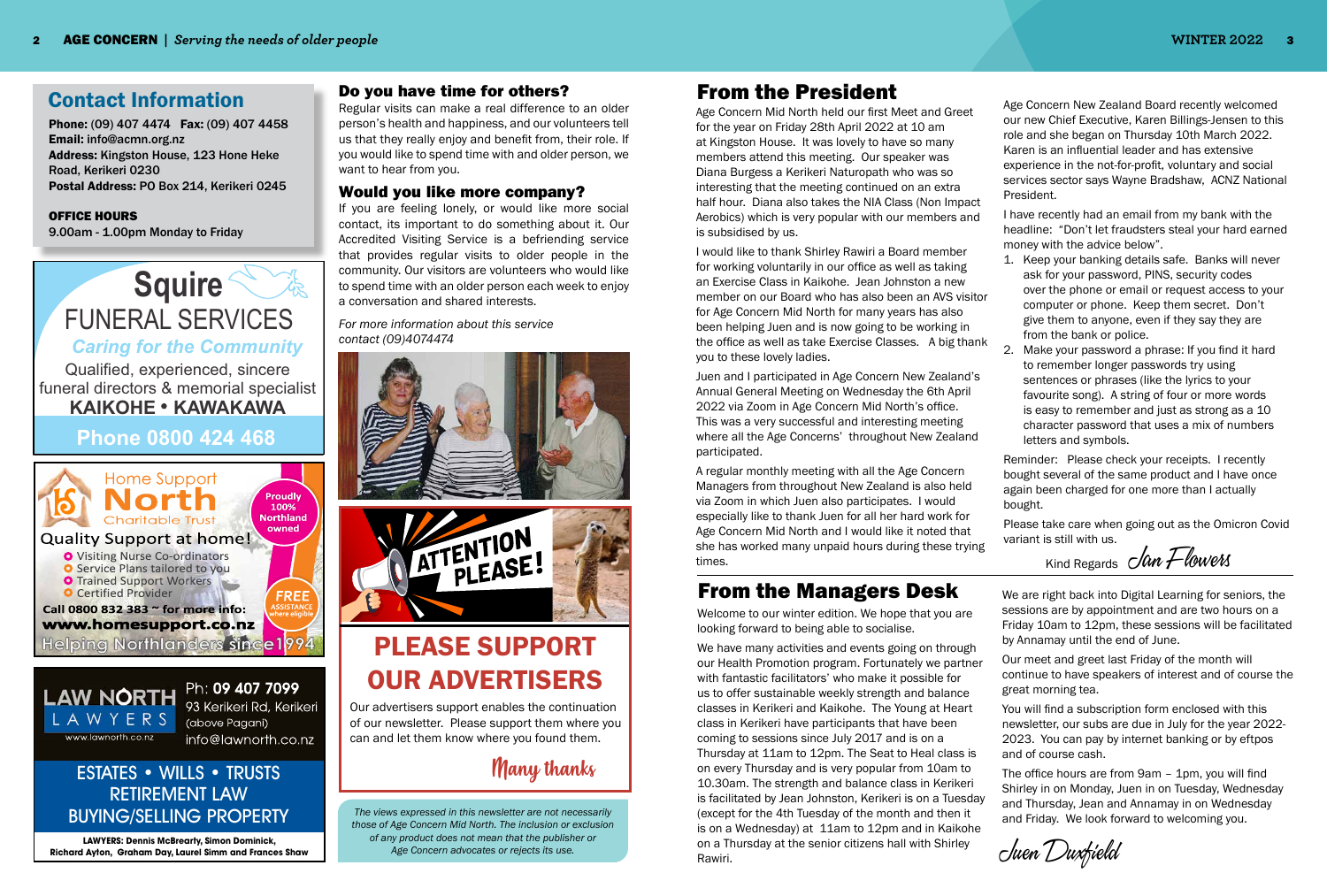**Ruatara Dr, Kerikeri 09 407 0070 www.kerikerivillage.co.nz**

Modern, sunny cottages and apartments set in beautifully landscaped park-like grounds



# Live the way you want to...

# AVAILABLE NOW



### Introducing Annamay Jensen

Annamay is a third year social work student who is studying at North tec in whangarei. She grew up in Waipu and has since moved to Kerikeri, where she loves the great community feel to the town and the

friendly people.

She works part time at the old packhouse markets. She has a passion for travel and adventure, and was lucky enough to have travelled to over 20 countries.

In her free time she enjoys getting outdoors and camping or exploring all the beautiful places in Northland. She also enjoys gardening and reading a good book, she's very excited to be able to complete her placement here with us at age concern so if you see her around please say hello.

**The Retirement Villages Association (RVA) has recently completed a national programme of meetings with retirement village residents to share its** *Blueprint for the Future.* 

The blueprint, which was launched last year, includes providing residents with a stronger voice, strengthening the complaints process and working with the Te Ara Ahunga Ora – Retirement Commission (formerly the Commission for Financial Capability) to monitor relicensing times so best practice standards can be developed.



The forums in Tauranga, Wellington, Christchurch and Auckland were chaired by former Seniors Minister and MP the Hon Tracey Martin, who has recently stepped down as an independent member of the RVA's Executive Committee.

RVA Executive Director John Collyns said the meetings were extremely positive and excellent progress was being made with the industry collaborative approach aimed at addressing residents' concerns and issues. "We understand that a review of any legislation as proposed by the Retirement Commission is appropriate at some time but we have always felt that more pressing issues currently exist for government," said Mr Collyns.

"The growth of our sector, the fact more than 100 Kiwis are choosing to move into a retirement village every week and the overwhelming satisfaction levels among residents clearly demonstrates we have struck the right balance between robust regulatory oversight and effective self-governance.

"However, we accept there is always room for improvement and refinement around certain practices as our sector and our offering evolves. The blueprint sets out the tangible and definitive steps we will be taking to achieve that goal."

The Blueprint for Change addresses weekly fees (fixed or a predictable increase, ceasing when a unit is vacated), commits to making sure operators re-licence vacant units as quickly as possible, pledges to ensure the terms around transfers to care are transparent, and addresses and perceived or real "unfair" clauses in Occupation Right Agreements (ORAs).

Mr Collyns and RVA president Graham Wilkinson attended all forums to give presentations and answer questions.

A frequent question was around the role of Statutory Supervisors – who monitor the financial position of a village and the security of residents' interests. "There appears to be a lack of clear understanding over the legislative role of the Supervisor and the RVA will explore how we can improve awareness and understanding of this," said Mr Collyns.

Other points included the use of 're-licensing gains', transparency around the business income and outgoings and greater ability to negotiate terms of ORAs. Mr Collyns and Mr Wilkinson addressed all points, providing details wherever possible on where residents could access the information they required. "We agree there is a role for continuously educating operators and residents about the re-licensing process and to encourage best practice including dealing with potential drawn-out re-licensing times," said Mr Collyns.

Ms Martin said the RVA has committed to exploring what more could be done to support a more streamlined transfer to care both inside the sector and where they could with the Ministry of Health and Ministry of Social Development. "The retirement villages sector agrees that the move to care should be transparent. The RVA is identifying where improvements can be made, and will work with operators and regulators to ensure the process around the move is as transparent as possible.

"It was also acknowledged by both the RVA and residents at the meeting that there could be some more clarity on wording in the ORAs around "intentions" to provide care facilities."

Ms Martin said that following each forum she enjoyed informal discussions with residents. "There were very few who were not happy with their village and none who wished to leave their village. "At the Auckland forum, a member of the residents spontaneously asked all those residents who felt that their village had kept them safe during Covid to raise their hands. Almost the entire room raised their hands. Residents attending again and again verbalised how happy they were in their villages."

The RVA recently commissioned research into retirement village residents' degree of vulnerability.

"The research covered almost 1,700 residents across 105 member villages. It showed that there was a very small minority of residents who might be considered vulnerable," said Ms Martin. "Nevertheless, the RVA is launching a trial with Fairway Resolution across 11 Auckland villages with a confidential service to allow residents to discuss any problems no matter how small, with a skilled person."

Due to other commitments, Ms Martin is stepping down from her RVA role with former MP and former Senior Citizens Minister Hon Jo Goodhew taking on the position. *editorial supplied by The Retirement Villages Assn.*





AVS Co ordinator Jean Johnston

# Winter Energy Payments

The winter Energy Payments will start again on the 1st of May.

If you get NZ Super or a Veteran's Pension, you will be entitled to the Winter Energy Payments all winter. That's from 1st of May to 1st of October. The payment is made automatically, no need to apply.

As 1st of May is part way through the pay period, your first payment will be less than the full amount. You'll be paid the full amount in the following payment 24th May. Couples and people with dependent children will get \$31.82 a week. Single people will get \$20.46 a week.

If you want to opt out of getting this payment or you want to get back in, please complete the *"Stop or restart Winter Energy Payments"* on line form, or call the Senior Services contact centre 0800 552 002.

If you are travelling overseas for more than 28 days you really need to let the MSD know, otherwise they may pay you too much and have to ask for the money back.



Keep warm and safe everyone!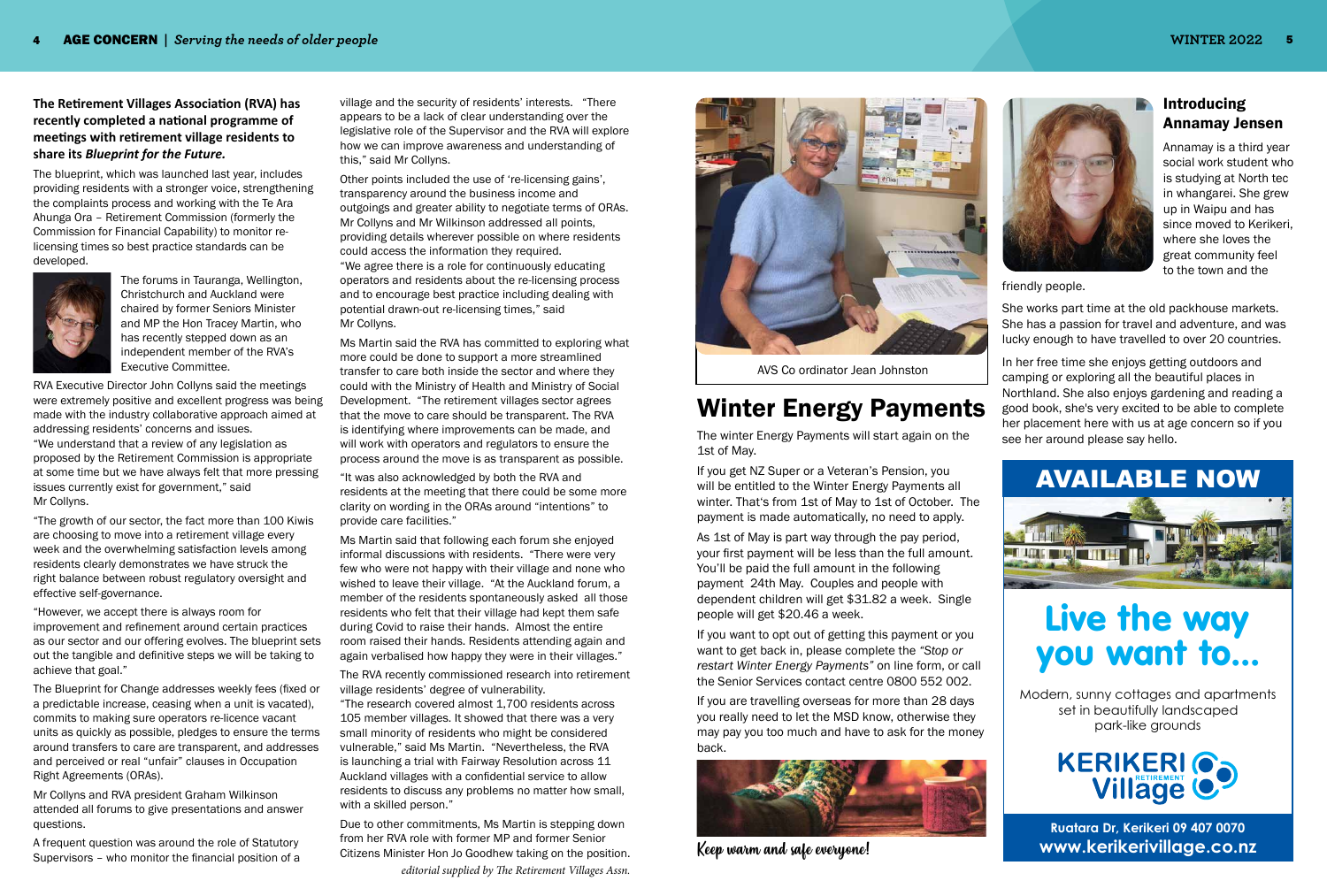## Age Concern Mid North **CALENDAR OF EVENTS May-July 2022**

#### **MONDAY**

Lawyers Clinic - 12pm - 1pm *(First Monday of every month)*

**TUESDAY** Senior Strength & Balance 11am - 12pm

WEDNESDAY Gardening group - 9.30am - 10.30am Digital Learning for Seniors - 12pm - 2pm

THURSDAY Kaikohe Strength & Balance - 10am - 11am Nia Young at Heart - 11am - 12pm

#### FRIDAY

Digital Learning for Seniors - 10am - 12pm Meet & Greet - 10am - 12pm *(Last Friday of every month)* 

Please note: *Lawyers Clinic and Digital Learning is by appointment only.*

1 cup sugar, 1 tablespoon golden syrup, 1 desert spoon butter then beat till thick then cool. When cool Add: 2 cups flour, 1 tsp Baking Powder

1 packet Biscuits crushed (Wine or Nice biscuits) 1 packet (200 grams) Dried Apricots (cut finely) 1 tin Condensed Milk, 1 Cup Coconut, 50 grams of Butter Melted, plus extra Coconut to roll in.

Method: Combine above ingredients well and form into 4 rolls and then roll in extra coconut. Keep in fridge or freezer and slice when required or when set OR slice and keep in freezer (can eat straight out of freezer)

## DATE LOAF (Can Freeze)

100 grams butter 1 cup Caster Sugar 2 eggs 1 ½ cups Plain Flour 1 tsp Baking Powder Salt

 $\frac{1}{2}$  cup Milk  $\frac{1}{2}$  dsp grated Lemon Rind 1 tbsp Lemon Juice ½ Cup Ground Almonds

Lemon Syrup: 2 Tablespoons Lemon Juice, 1/2 cup Caster Sugar. Stir juice and sugar over low heat until dissolved

2 cups Dates / 1 cup Water / 1 tsp Baking Soda. Boil these 3 ingredients 5 mins then add ingredients below to warm mixture.

**Method:** Melt butter and then mix in sugar. Add eggs one at a time. Beat well. Add sifted dry ingredients alternately with milk. Fold in lemon rind and lemon juice and ground almonds. Pour in loaf tin Bake moderate oven 50 – 60 minutes While still hot spoon over lemon syrup whilst in tin.

Method: Heat Oven to 180 prior to starting. Put in Loaf tin and bake at 180 degrees for 45 – 60 minutes depending on oven. I double this recipe and keep one in Freezer

 $\frac{1}{2}$  to  $\frac{3}{4}$  Buttercup (depending on size) Peeled and cut into chunks about 700 gms 2 Large Red Kumara peeled and cut into chunks 1 Onion sliced Salt and Pepper to taste 1 Desert spoon sugar (white or brown) 1 Teaspoon Curry Powder (optional) 2 cloves Garlic crushed (optional) Chicken stock to cover or Water and 4 – 6 teaspoons Maggi Stock Powder

### MARSHMALLOW ROLL

(Keep in fridge or freezer)

1 Packet Malt Biscuits crushed

1 Packet Marshmallow (250 grams) cut into 4 1 Cup Sultanas 1 cup Crushed Nuts 1 cup Coconut 1 tin condensed Milk Extra Coconut to roll in

Method: Combine above ingredients well. Form into 3 or 4 rolls and roll in extra Coconut. Keep in fridge and slice when required or slice and keep in freezer until required can eat frozen.

### APRICOT ROLL (Keep in fridge or freezer)

### LEMON LOAF

## PUMPKIN & KUMARA SOUP

(Freezes well)

We all know how to call 111 in an emergency. But it's important to remember that Fibre and Wireless landline connections will stop working if the power

> **charged.** If you have a mobile that works at your place, you should be just fine. Remember to keep it charged and make sure everyone at your place has access to it and knows how to use it if there's a power cut.

#### Method:

Put all ingredients into large pot, bring to a boil, cover and simmer until tender about 15 – 20 minutes, Remove from heat and blend until smooth with a Stick Blender or Kitchen Whizz. If too thick thin down with either Milk or Sour Cream.

on power? If you, or someone at your place relies on their landline for health, disability or safety reasons, you can apply to join a Vulnerable Consumer Register. You'll need to give your telephone company some supporting information about your circumstances, but if you qualify, they will make sure you have a way to call 111 in the event of a power cut, at no cost to you.

## The Kiwi Access Card is acceptable identification if you don't have a drivers licence or passport

The Kiwi Access Card (previously known as the 18+ Card) is a Government recognised form of photo ID and evidence of age card.



The Kiwi Access Card has been designed to give you the freedom you need to access goods and services throughout New Zealand. It is an easy and convenient way to help you get the most out of life, especially if you do not hold a valid driver licence and/or passport. The card has been specifically designed with New Zealand's over 60s and retired community in mind, to ensure you have a reliable and secure evidence of identity card, that you can apply for at a participating NZ PostShop or AA Centre. Or download an application form from: https://kiwiaccess.co.nz/ seniors-access-card/

The cost of getting a Kiwi Access Card is \$55 including GST.

### What do you need to complete an application?

- Two (2) identical recent passport sized colour photos of yourself.
- Proof of the address you want your card delivered to.
- Photo ID to prove who you are, this can be your:
- Passport (can be expired)
- New Zealand Driver Licence
- Firearms Licence
- Certificate of Identity (issued under the Passports Act 1992)
- Refugee Travel Document (issued by or for the New Zealand Government)

All forms of ID need to be current or expired within the last two years prior to applying. If you do not have one of these, you can still apply – you need someone who can prove you are over 18 and some other form of identification, like your original birth certificate. Check step 6 of the application form for a list of what other form of identification is acceptable.

https://kiwiaccess.co.nz/download-application-kiwiaccess-card/

### What's Your 111 Power Cut plan?

goes out.

This also means some cordless phones and other devices (like medical alarms) may not be able to connect – even if they have a battery.

So it's important to have a **111 Power Cut Plan**, just

in case.

 $\sqrt{2}$ 

٠

#### If you have a mobile phone - keep it

#### Get a power-bank for back-up

Available from any electrical store or The Warehouse, a power-bank is a portable charger designed to recharge your electronic devices when you're on the move or without power. Power Banks can be used to charge cell phones when the cell phone battery has run out. Great for extended use or for long power cuts.

#### Are you a Vulnerable Consumer and rely

#### For more information visit: SPARK: https://www. spark.co.nz/help/vulnerable-consumers/

VODAFONE: http://help.vodafone.co.nz/app/ answers/detail/a\_id/10910/~/apply-forvulnerable-customer-or-medical-dependency-

registration

2 DEGREES: https://www.2degrees.nz/help/ broadband-help/troubleshooting/111-vulnerable-

consumers